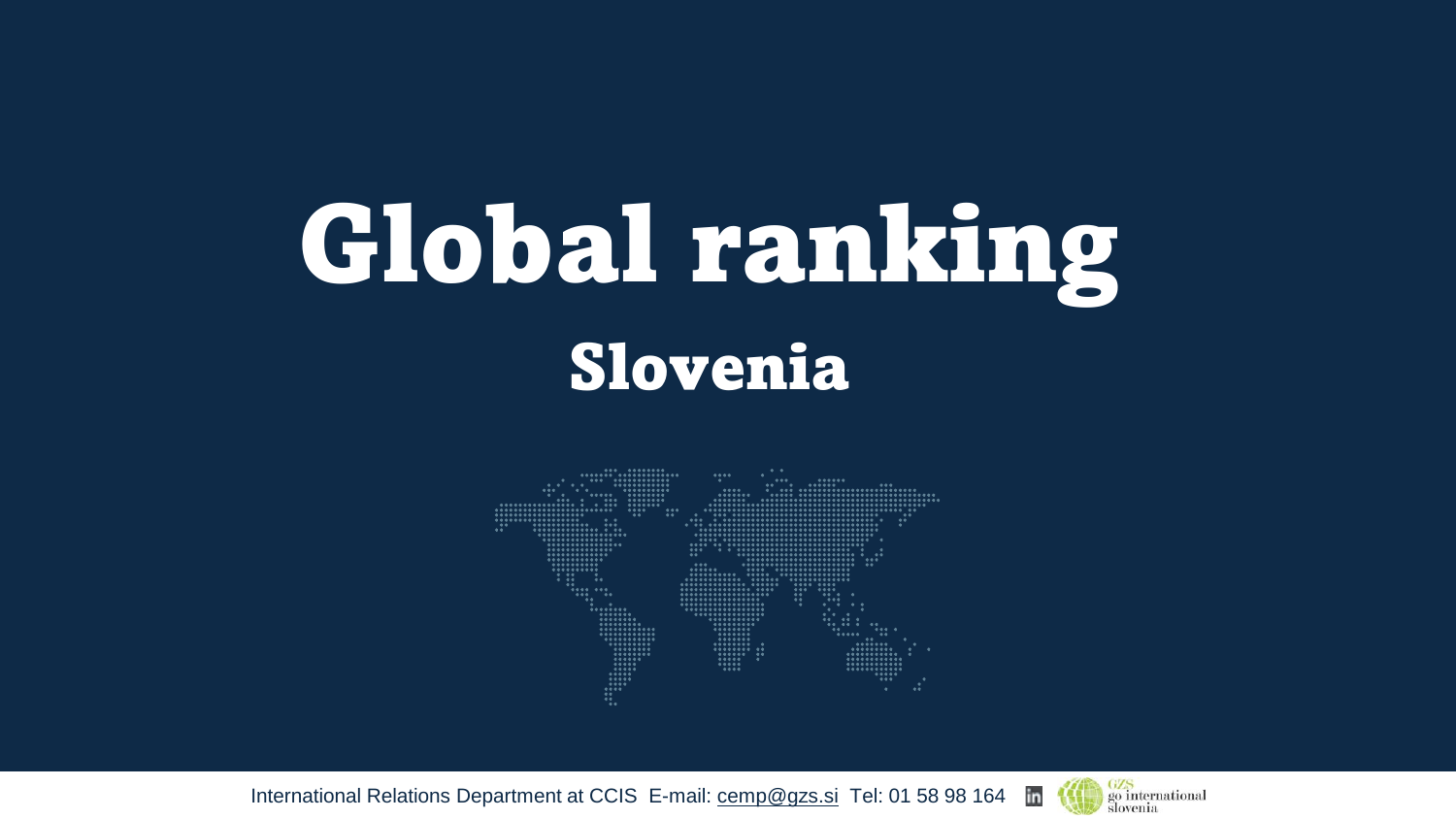



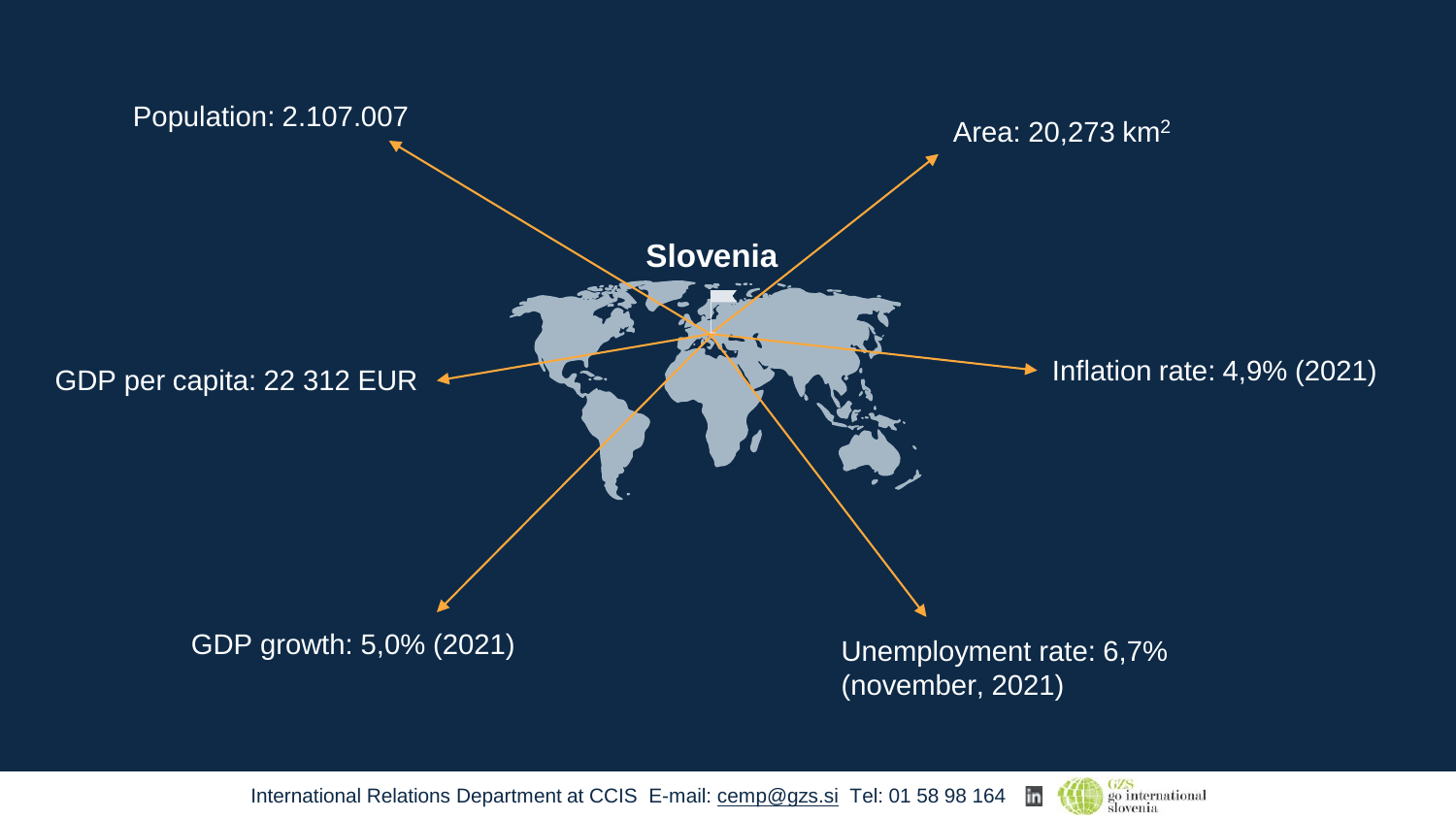## Top Business-related Data (2021)





International Relations Department at CCIS E-mail: [cemp@gzs.si](mailto:cemp@gzs.si) Tel: 01 58 98 164 In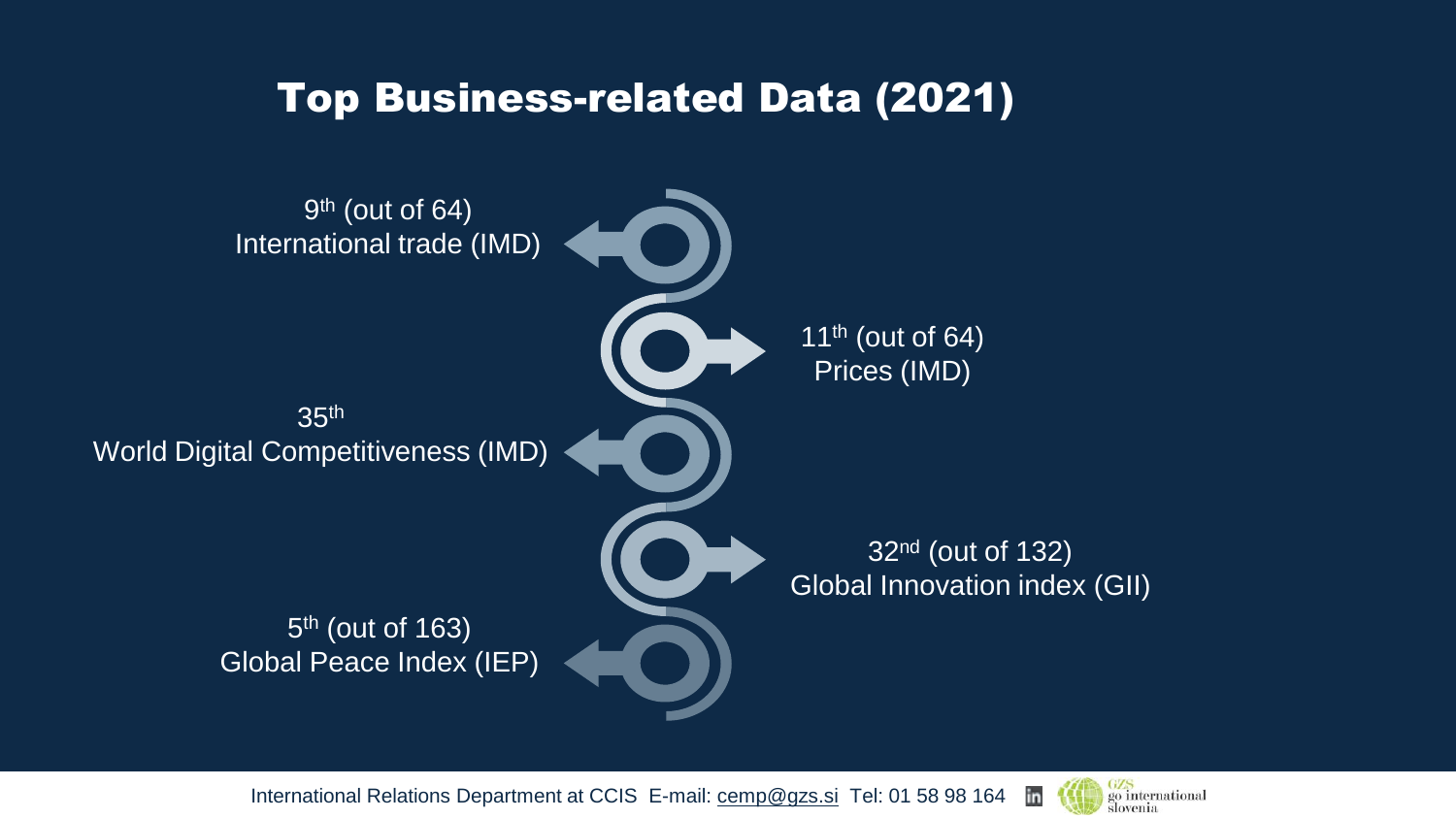## **37**th **DOING BUSINESS, 2020 (out of 190)**

International Relations Department at CCIS E-mail: [cemp@gzs.si](mailto:cemp@gzs.si) Tel: 01 58 98 164

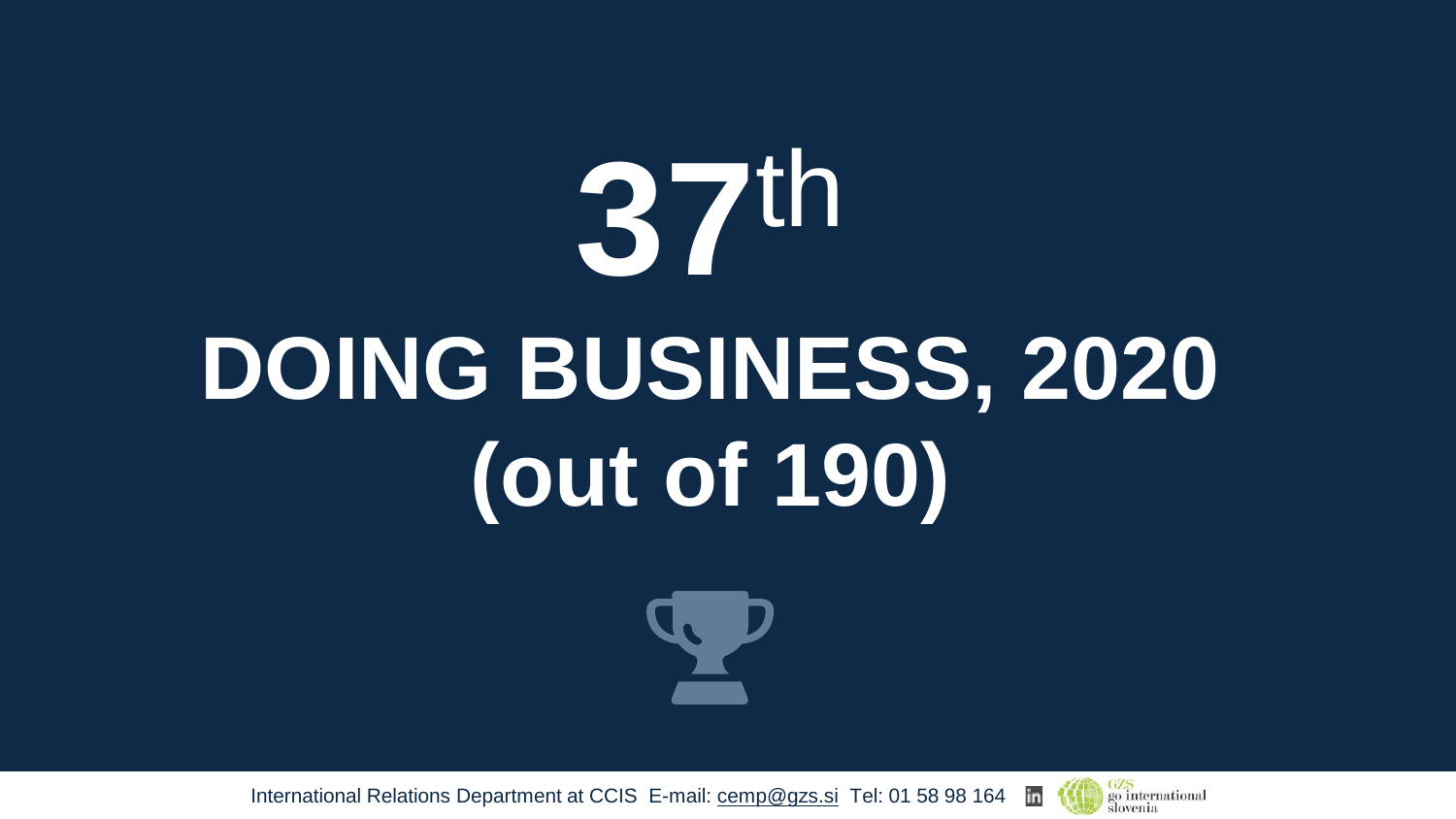## **Doing Business 2020 (out of 190)**

> 1<sup>st</sup> Trading across Borders

> 5<sup>th</sup> Protecting Minority Investors

> 8<sup>th</sup> Resolving Insolvency

12<sup>th</sup> Getting Electricity

17<sup>th</sup> Starting a Business

29<sup>th</sup> Getting Credit

23<sup>rd</sup> Paying Taxes

24<sup>th</sup> Registering Property

32<sup>nd</sup> Dealing with Construction Permits

 $\mathbf{v}$ 

32<sup>nd</sup> Enforcing Contracts

International Relations Department at CCIS E-mail: [cemp@gzs.si](mailto:cemp@gzs.si) Tel: 01 58 98 164 In



GZS<br>go international slovenia